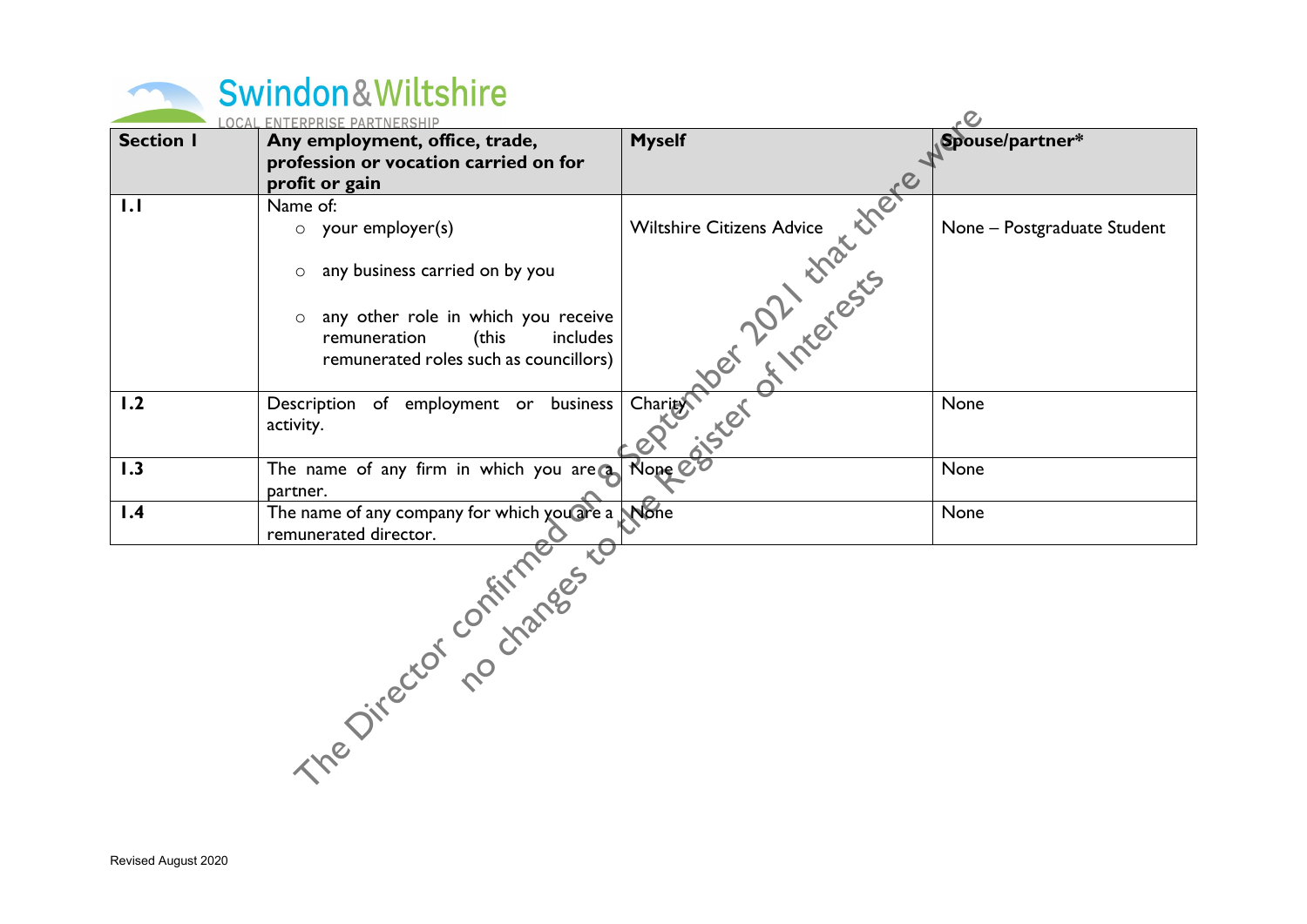| <b>Section 2</b> | Sponsorship                                                                 | <b>Myself</b>                 | Spouse/partner |
|------------------|-----------------------------------------------------------------------------|-------------------------------|----------------|
| 2.1              | Any financial benefit obtained (other than                                  |                               |                |
|                  | from the LEP) which is paid as a result of                                  |                               |                |
|                  | carrying out duties as a Director.                                          |                               |                |
|                  |                                                                             | Myself Der Linder Certifieren |                |
|                  | This includes any payment or financial                                      |                               |                |
|                  | benefit from a Trade Union within the                                       |                               |                |
|                  | meaning of the Trade Union and Labour                                       |                               |                |
|                  | Relations (Consolidation) Act 1992 (a).                                     |                               |                |
|                  |                                                                             |                               |                |
| <b>Section 3</b> | <b>Contracts</b>                                                            |                               | Spouse/partner |
| 3.1              | Any contract for goods, works or services                                   |                               |                |
|                  | with the LEP which has not been fully                                       |                               |                |
|                  | discharged by any organisation named at 1.1.                                |                               |                |
| 3.2              | Any contract for goods, works or services                                   |                               |                |
|                  | entered into by any organisation named at                                   |                               |                |
|                  | 1.1 where either party is likely to have a                                  |                               |                |
|                  | $\sqrt{0}$<br>commercial interest in the outcome of                         |                               |                |
|                  |                                                                             |                               |                |
|                  | Commercial interest in the outcome or<br>business being decided by the LEP. |                               |                |
|                  |                                                                             |                               |                |
|                  |                                                                             |                               |                |
|                  |                                                                             |                               |                |
|                  |                                                                             |                               |                |
|                  |                                                                             |                               |                |
|                  |                                                                             |                               |                |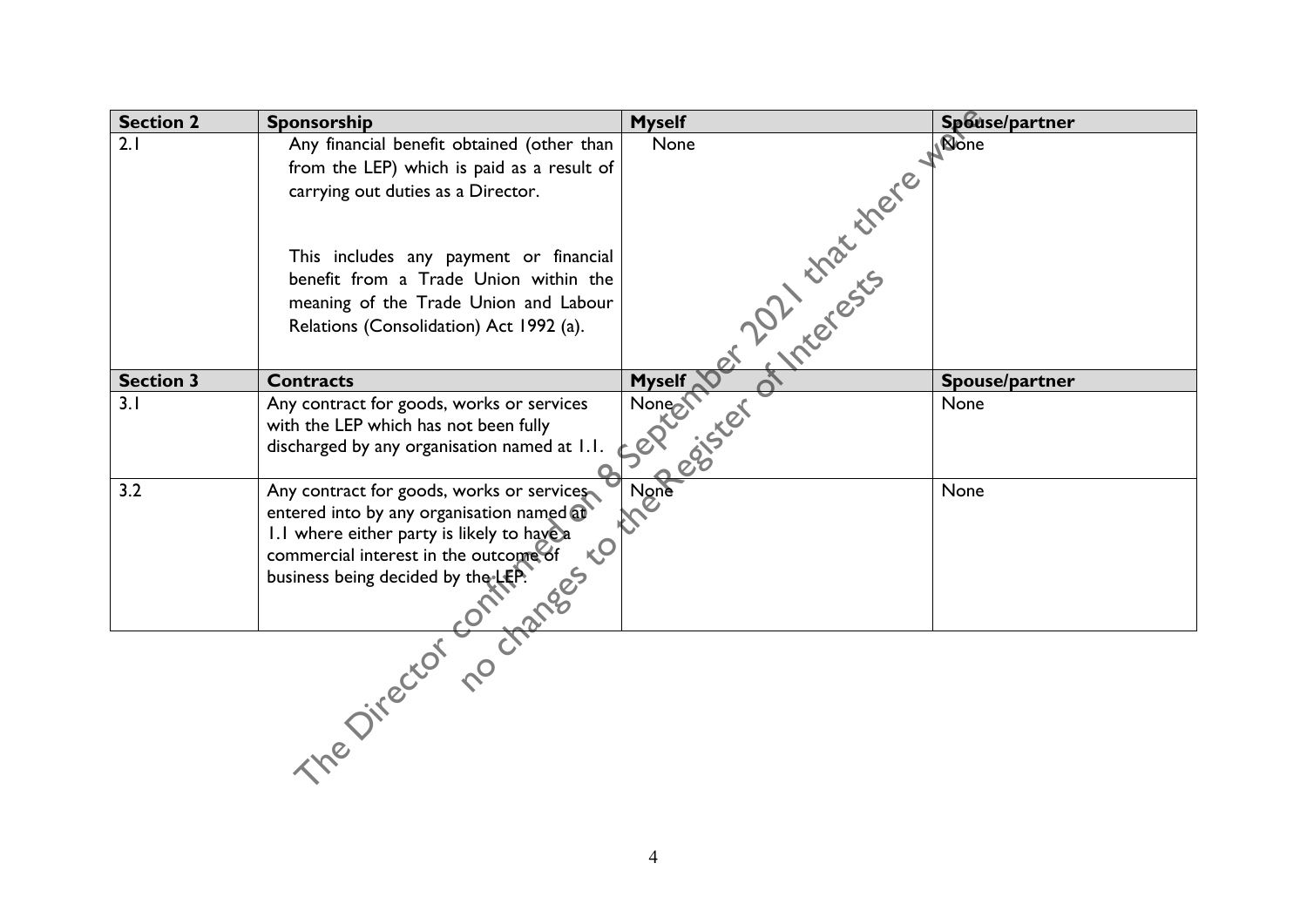| <b>Section 4</b> | Land or property                                                                                                                                                                                                                                                                                                                                                                                                                                                                                                                                                                                                 | <b>Myself</b>                                | Spouse/partner |
|------------------|------------------------------------------------------------------------------------------------------------------------------------------------------------------------------------------------------------------------------------------------------------------------------------------------------------------------------------------------------------------------------------------------------------------------------------------------------------------------------------------------------------------------------------------------------------------------------------------------------------------|----------------------------------------------|----------------|
| 4.1              | Any interest you or any organisation listed at<br>1.1 may have in land or property which is<br>likely to be affected by a decision made by<br>the LEP.                                                                                                                                                                                                                                                                                                                                                                                                                                                           |                                              |                |
|                  | This would include, within the area of the<br>LEP:<br>Any interest in any land in the LEP<br>$\circ$<br>areas, including your place(s) of<br>residency<br>$\circ$ Any tenancy where the landlord is the<br>LEP and the tenant is a body in which<br>the relevant person has an interest<br>Any licence for a month or longer to $\bullet$<br>$\circ$<br>occupy land owned by the LEP.<br>For property interests, please state the finst<br>part of the postcode and the Local Authority<br>where the property resides If you own/lease<br>more than one property in a single postcode<br>area, please state this | 1 or de personnel de la Microsoft de la Mone |                |
|                  |                                                                                                                                                                                                                                                                                                                                                                                                                                                                                                                                                                                                                  |                                              |                |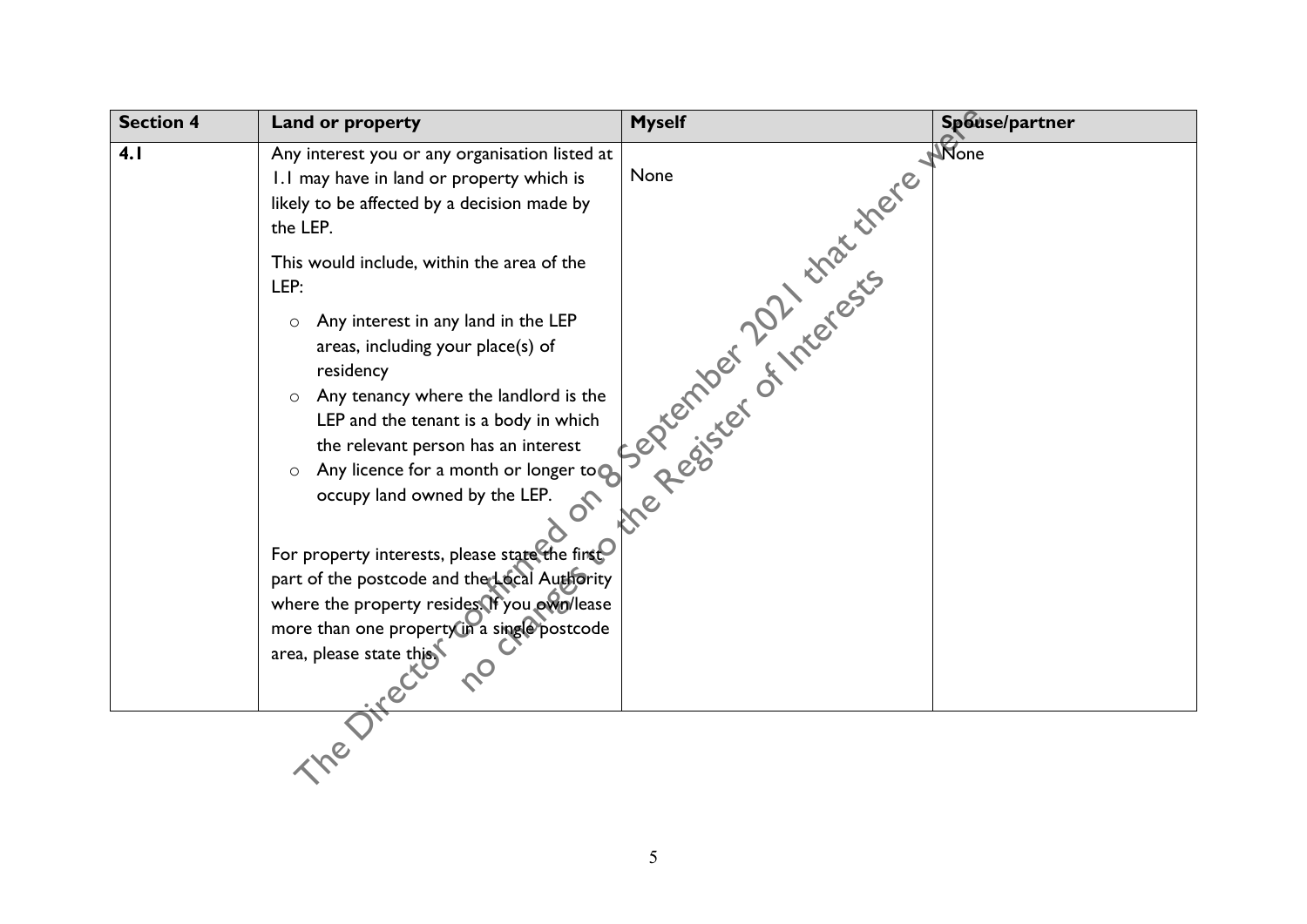| <b>Section 5</b> | <b>Securities</b>                             | <b>Myself</b>                        | Spouse/partner |
|------------------|-----------------------------------------------|--------------------------------------|----------------|
| 5.1              | Any interest in securities of an organisation | None                                 | None           |
|                  | under 1.1 where:-                             |                                      |                |
|                  |                                               |                                      |                |
|                  | that body (to my knowledge) has a<br>(a)      |                                      |                |
|                  | place of business or land in the area of      |                                      |                |
|                  | the LEP; and                                  |                                      |                |
|                  |                                               | 3 Palacontock of the costs there are |                |
|                  | (b)<br>either -                               |                                      |                |
|                  |                                               |                                      |                |
|                  | the total nominal value of the<br>(i)         |                                      |                |
|                  | securities exceeds £25,000 or one             |                                      |                |
|                  | hundredth of the total issued share           |                                      |                |
|                  | capital of that body; or                      |                                      |                |
|                  | (ii) if the share capital of that $bag\$ of   |                                      |                |
|                  | more than one class, the total nominal        |                                      |                |
|                  | value of the shares of any one class in which |                                      |                |
|                  | has an interest exceeds one hundredth of      |                                      |                |
|                  | the total issued share capital of that class. |                                      |                |
|                  |                                               |                                      |                |
|                  | ine Director                                  |                                      |                |
|                  |                                               |                                      |                |
|                  |                                               |                                      |                |
|                  |                                               |                                      |                |
|                  |                                               |                                      |                |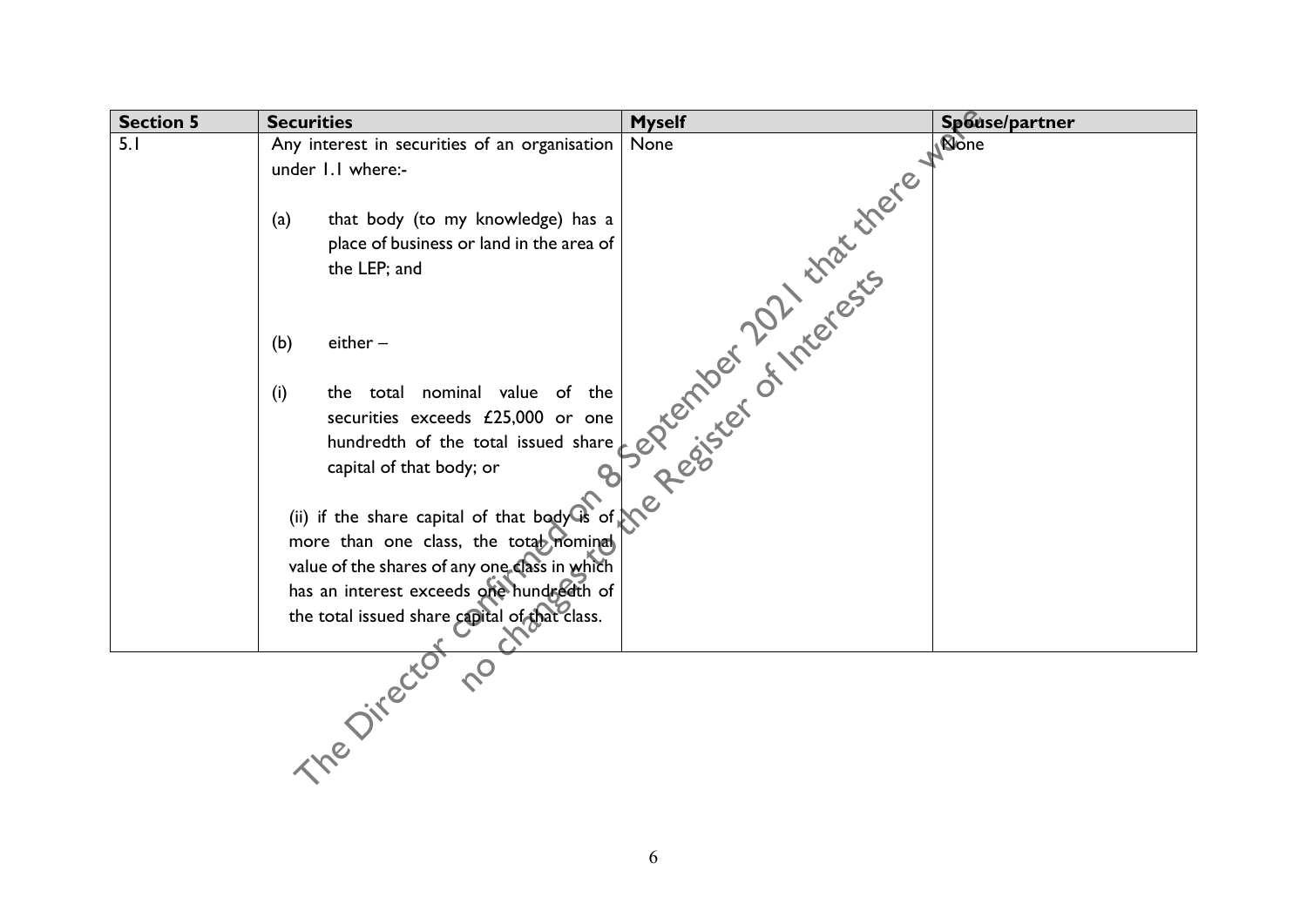| <b>Section 6</b>                                 |                                                                                                                                                                                                                                                                                                                     | <b>Gifts and hospitality</b>               | <b>Myself</b> | Spouse/partner |
|--------------------------------------------------|---------------------------------------------------------------------------------------------------------------------------------------------------------------------------------------------------------------------------------------------------------------------------------------------------------------------|--------------------------------------------|---------------|----------------|
| 6.1                                              |                                                                                                                                                                                                                                                                                                                     | Any gifts and/or hospitality received as a | None          | <b>None</b>    |
|                                                  |                                                                                                                                                                                                                                                                                                                     | result of membership of the LEP (above the |               |                |
|                                                  |                                                                                                                                                                                                                                                                                                                     | value of £50).                             | ele           |                |
|                                                  |                                                                                                                                                                                                                                                                                                                     |                                            |               |                |
|                                                  |                                                                                                                                                                                                                                                                                                                     |                                            |               |                |
|                                                  |                                                                                                                                                                                                                                                                                                                     |                                            |               |                |
|                                                  |                                                                                                                                                                                                                                                                                                                     |                                            |               |                |
|                                                  |                                                                                                                                                                                                                                                                                                                     |                                            |               |                |
|                                                  |                                                                                                                                                                                                                                                                                                                     |                                            |               |                |
|                                                  |                                                                                                                                                                                                                                                                                                                     |                                            |               |                |
|                                                  |                                                                                                                                                                                                                                                                                                                     |                                            |               |                |
|                                                  |                                                                                                                                                                                                                                                                                                                     |                                            |               |                |
|                                                  |                                                                                                                                                                                                                                                                                                                     |                                            |               |                |
|                                                  | Prembership of Organisations<br>I am a member of, or I am in a position of general control, a trustee of, or participate in the management of:<br>I Any body to which I have been appointed or nominated by the LEP:<br>Any body exercising functions of a public nature (eg school governing body or another LEP): |                                            |               |                |
|                                                  |                                                                                                                                                                                                                                                                                                                     |                                            |               |                |
| None                                             |                                                                                                                                                                                                                                                                                                                     |                                            |               |                |
|                                                  | angel to                                                                                                                                                                                                                                                                                                            |                                            |               |                |
| 3.                                               |                                                                                                                                                                                                                                                                                                                     | Any body directed to charitable purposes:  |               |                |
|                                                  |                                                                                                                                                                                                                                                                                                                     |                                            |               |                |
| Committee Member St George Association - Bristol |                                                                                                                                                                                                                                                                                                                     |                                            |               |                |
|                                                  |                                                                                                                                                                                                                                                                                                                     |                                            |               |                |
| 4.                                               | Any body, one of whose principal purposes includes the influence of public opinion or policy (including any political party or trade                                                                                                                                                                                |                                            |               |                |
|                                                  | union):                                                                                                                                                                                                                                                                                                             |                                            |               |                |
|                                                  |                                                                                                                                                                                                                                                                                                                     |                                            |               |                |
| None                                             |                                                                                                                                                                                                                                                                                                                     |                                            |               |                |
|                                                  |                                                                                                                                                                                                                                                                                                                     |                                            |               |                |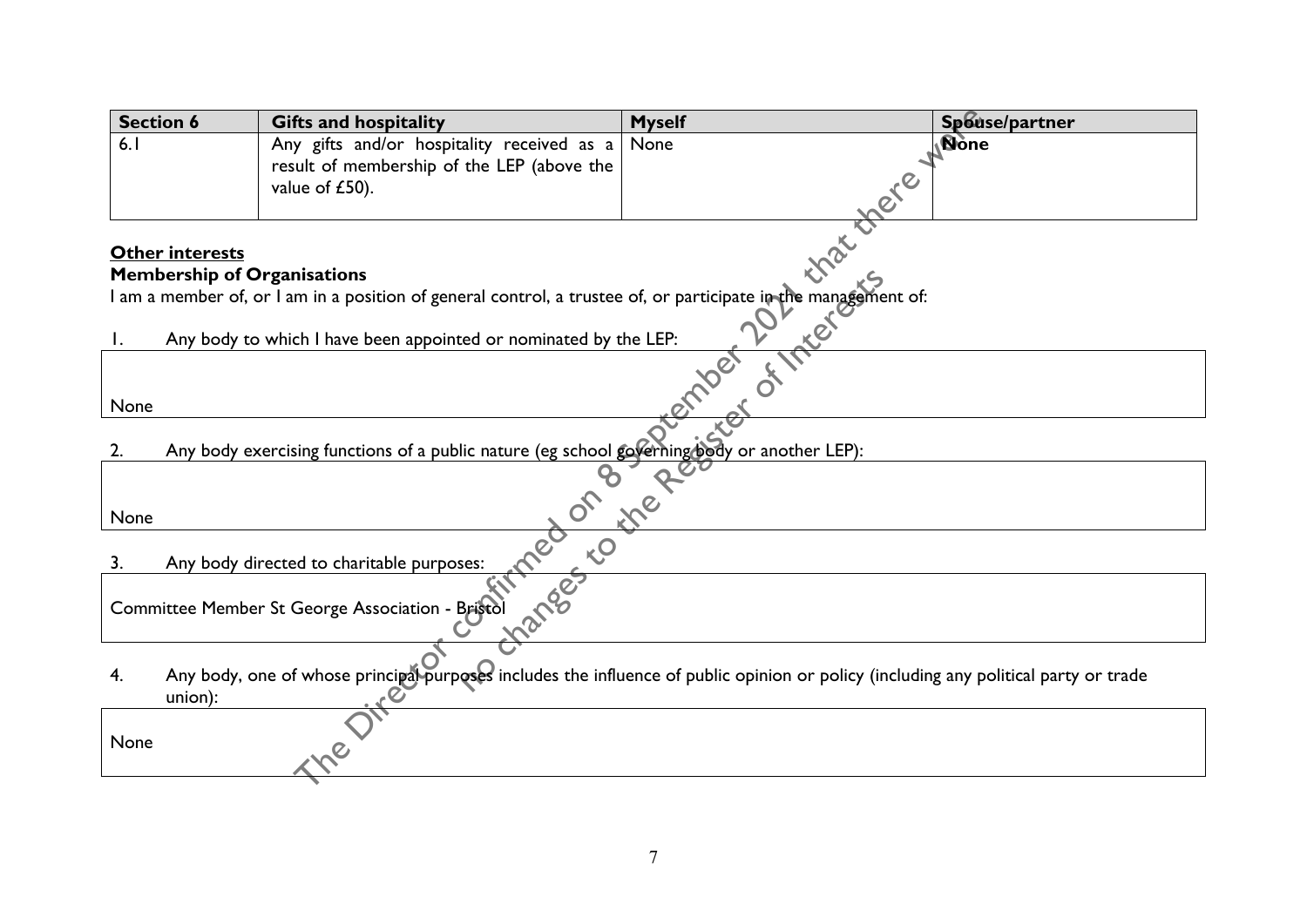5. Any local authority (please state any interests you hold as LA leaders/cabinet members for LA land, resources and the LA's commercial interests):

6. Any other interest which I hold which might reasonably be likely to be perceived as affecting my conduct or influencing my actions in relation to my role).

## **Director's declaration and signature**

I confirm that having carried out reasonable investigation, the information given above is a true and accurate record of my relevant interests, given in good faith and to the best of my knowledge;

| 5.<br>interests): |                                                      | Any local authority (please state any interests you hold as LA leaders/cabinet members for LA land, resources and the                     |
|-------------------|------------------------------------------------------|-------------------------------------------------------------------------------------------------------------------------------------------|
| None              |                                                      |                                                                                                                                           |
|                   |                                                      |                                                                                                                                           |
| 6.                | relation to my role).                                | Any other interest which I hold which might reasonably be likely to be perceived as affecting my conduct or influencir                    |
| None              |                                                      |                                                                                                                                           |
|                   | Director's declaration and signature                 | interests                                                                                                                                 |
|                   | given in good faith and to the best of my knowledge; | I confirm that having carried out reasonable investigation, the information given above is a true and accurate record of my re<br>ser rer |
| <b>Date</b>       |                                                      | 17th Janaury 2021                                                                                                                         |
|                   | <b>Director's Name</b><br>(Capitals – in full)       | SUZANNE ENZABETH WIGMORE                                                                                                                  |
|                   | <b>Signature</b>                                     | <b>S Wigmore</b>                                                                                                                          |
|                   | <b>RECEIPT BY SWLEP</b>                              |                                                                                                                                           |
|                   |                                                      | $20$ January 2021                                                                                                                         |
|                   | Date received by the SWLEP (2014)                    | Paddy Bradley                                                                                                                             |